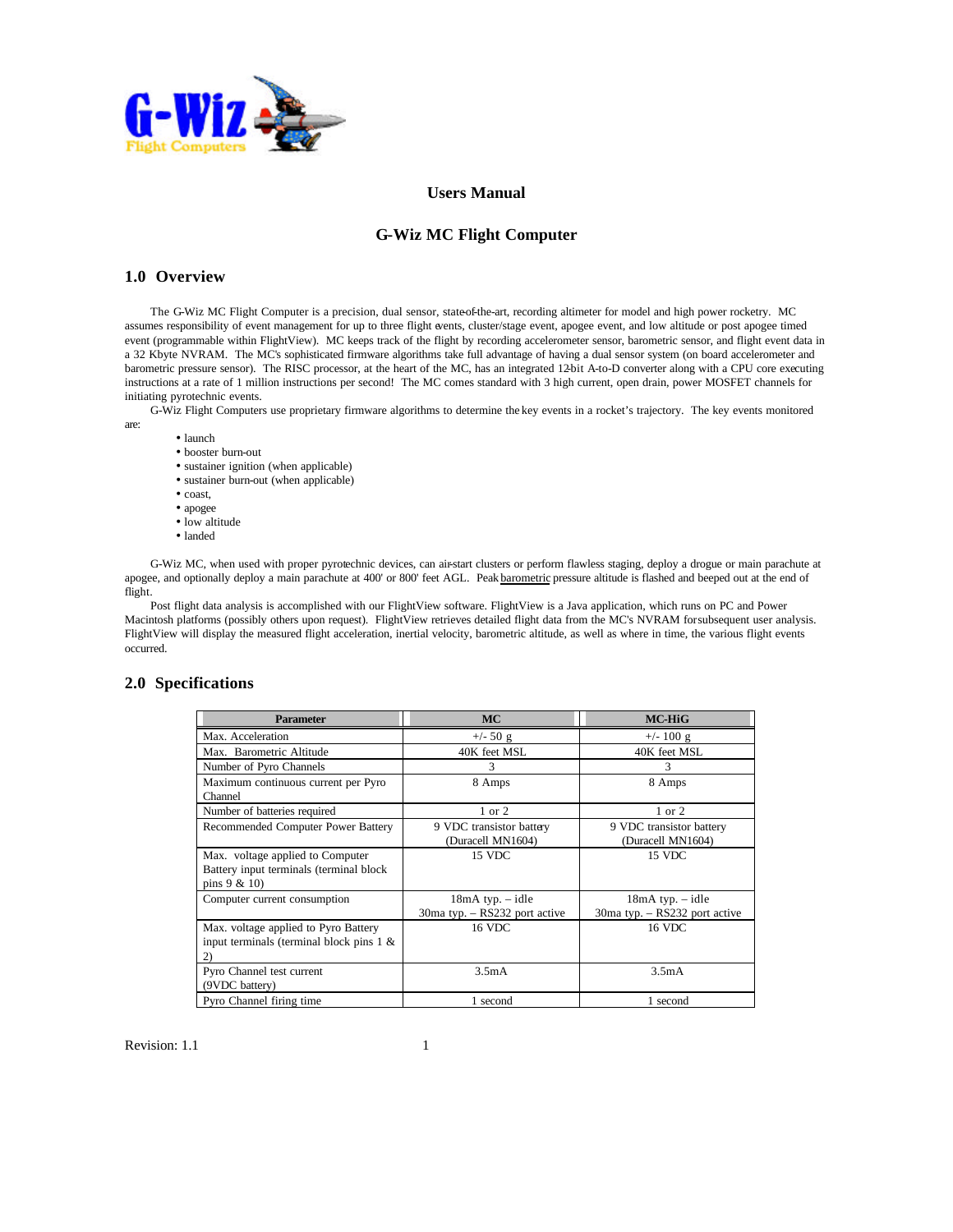| <b>Parameter</b>                     | <b>MC</b>                        | <b>MC-HiG</b>                    |
|--------------------------------------|----------------------------------|----------------------------------|
| Pyro Channel functions               | 1: Stage/cluster,                | 1: Stage/cluster,                |
|                                      | 2: Apogee parachute deployment   | 2: Apogee parachute deployment   |
|                                      | 3: Low altitude parachute        | 3: Low altitude parachute        |
|                                      | deployment                       | deployment                       |
|                                      |                                  |                                  |
| Low Altitude Pyro Channel activation | 400' feet AGL: JP5 Out           | 400' feet AGL: JP5 Out           |
|                                      | 800' feet AGL: JP5 In            | $800'$ feet AGL: JP5 In          |
|                                      | $(+/- 20$ feet)                  | $(+/- 20$ feet)                  |
| <b>ADC</b> Resolution                | 12-bits or 1.22 millivolts       | 12-bits or 1.22 millivolts       |
| Sample Rate                          | 64 samples/second/sensor         | 64 samples/second/sensor         |
|                                      | 16 samples/second (recorded)     | 16 samples/second (recorded)     |
| Altitude readout                     | Status LED and acoustic beeper   | Status LED and acoustic beeper   |
|                                      | (Barometric Altitude)            | (Barometric Altitude)            |
| Number of LEDs                       | 1 Status LED                     | 1 Status LED                     |
|                                      | (continuity and battery voltage) | (continuity and battery voltage) |
|                                      | 1 Arm LED                        | 1 Arm LED                        |
|                                      | (high current ready)             | (high current ready)             |
| Data Recording Depth                 | 32 Kbytes (4.5 minutes)          | 32 Kbytes (4.5 minutes)          |
| Host Computer Interface              | RS232 or RS423                   | RS232 or RS423                   |
|                                      | (PC or iMac compatible)          | (PC or iMac compatible)          |
|                                      | Requires Null Modem cable        | Requires Null Modem cable        |
| Main Battery Life                    | 16 hours                         | 16 hours                         |
| (with separate Pyro Battery)         |                                  |                                  |
| Operating Temp. Range                | $0-70$ °C                        | $0-70$ °C                        |

# **3.0 Jumpers and Configuration**

## **3.1 Jumper JP1: Hi/Lo Pyro Current**

When JP1 is installed, the current available to any Pyro Channel is 20+ amps and will most likely be limited by the battery. If JP1 is removed, the maximum current available to any Pyro Channel is approximately 600mA. The purpose of the low current mode is to enable the MC Flight Computer to operate with a single battery while firing a single, low current electric match (e.g. DaveyFire N28**B** electric match or an Oxral electric

match). When JP1 is installed and single battery is used to power MC, you must install a jumper wire from terminal block pin 10 (CPU Power (+)) to terminal block pin 1 (Pyro power (+)).

**NOTE: The low current or constant current mode of the MC's Pyro Channels is intended for use with DaveyFire N28B or Oxral electric matches. Use of ANY other electric match device will most likely not work. When in doubt, bench test using the G-Wiz FlightView software!!**

| <b>JP1 Jumper -In/Ou</b> | <b>Function</b> |
|--------------------------|-----------------|
| Jut                      | Low Current     |
| In (default)             | High Current    |

#### **3.2 Jumper JP4: Cluster/Stage**

Cluster motor ignition or second stage ignition is selected via the 2-pin jumper, JP4. When confi gured for staging (JP4 shorted), MC will fire Pyro Channel **1** upon detection of booster burnout. (NOTE: The Cluster/Staging Configuration jumper is read by the microprocessor **ONCE** at power up. Changing the jumper position after power-up has no affect.)

When configuring for cluster motor ignition (JP4 open), remember to allow MC to fire the smaller motor(s). MC will fire Pyro Channel 1 upon detection and confirmation of launch state. Detection and confirmation occurs approximately 0.5 second from first movement of the rocket.

Example: When clustering three J's with an "M", light the "M" with the ground-based launch control system. Allow MC to light the 3 "J" motors.

| $JP4$ Jumper $-In/Ou$ | <b>Function</b> |
|-----------------------|-----------------|
| Out                   | Cluster         |
| In (default)          | Stage           |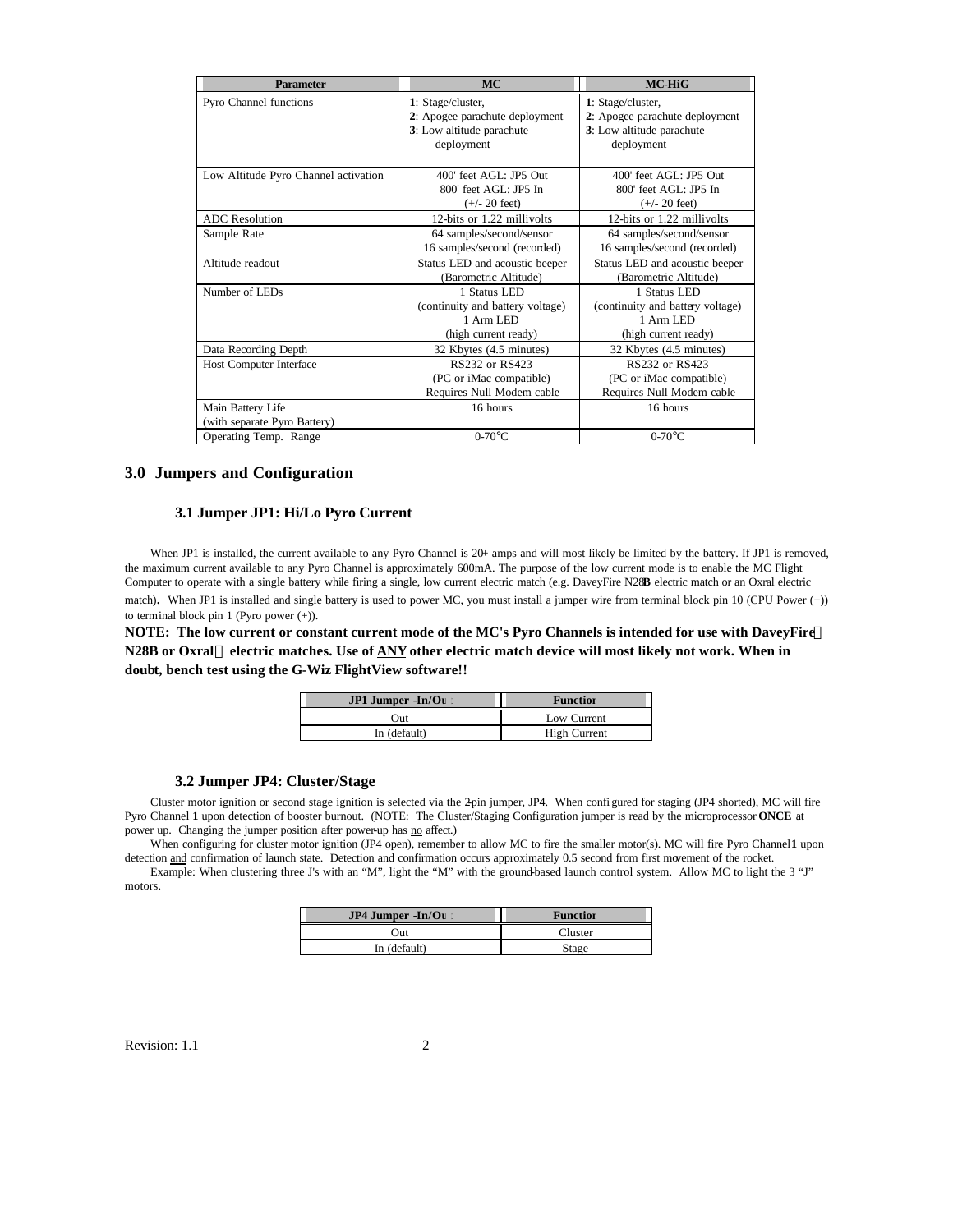#### **3.3 Jumper JP5: Low Altitude Event AGL Select**

JP5 controls the above ground level (AGL) altitude at which the **third** Pyro Channel (terminal block pins 7 and 8) fires. This is typically used to deploy a large 'main' parachute. (NOTE: Jumper, JP5, is read by the RISC processor only **ONCE** at power up.)

| $JP5$ Jumper $-In/Ou$ | <b>Function</b> |
|-----------------------|-----------------|
| Out                   | 400 Feet AGL    |
| In (default)          | 800 Feet AGL    |

### **3.4 Jumper JP8: Telemetry Enable**

JP8 is for future product expansion. Currently, acceleration and barometric altitude data are selectively streamed out the ÎC port. NOTE: Jumper, JP8, is read by the microprocessor **ONLY** at power up.

| $JP5$ Jumper $-In/Or$ | <b>Function</b>          |
|-----------------------|--------------------------|
| Out                   | Telemetry output disable |
| In (default)          | Telemetry output on I2C  |

#### **3.5 Jumper JP2/JP6: Pyro Channel Inhibit/Safe plug/jack**

Three levels of electric current through an igniter or electric match are possible with an MC Flight Computer: **1)** low-level continuity test current (~4mA), **2)** a low, constant current of approximately 600mA for initiation of an electric match (JP1 removed) and **3)** high current initiation (JP1 installed) of most any pyrotechnic initiator device (8+ amps, battery dependant). **When the factory provided JP2/JP6 shunt jumper is**  installed and an electric match or igniter is properly connected to any MC Pyro Channel, no high current path to the match can exist **without removal of this jumper. The computer is incapable of over-riding this shunt jumper!** 

When bench testing or during normal operation, no Pyro Channel can initiate or fire an electric match or igniter **without the removal of this jumper/shunt.**

| $JP2/6$ Jumper -In/O it | <b>Function</b>               |
|-------------------------|-------------------------------|
| Out                     | Allow computer control of the |
|                         | Pyro Channel current path.    |
| In (default)            | High Current Inhibit          |

# **4.0 JP5 Terminal Block Wiring**

Terminal block JP5 allows the user to quickly connect leads from electric matches or igniters to the MC Computer. The two wires from an igniter or electric match are connected between a Pyro Channel's **'+'** and **'-'** terminals on the JP5 terminal block.

| <b>JP5</b> Terminal Block Pin $#$ | <b>Function</b>                         | <b>Flight Fun</b> tion |
|-----------------------------------|-----------------------------------------|------------------------|
|                                   | Pyro Battery $(+)$                      | Battery 1              |
|                                   | Pyro Battery (-) Common Ground          |                        |
|                                   | Pyro Channel $1(+)$                     |                        |
|                                   | Pyro Channel 1(-) - open drain output   | Cluster/Stage Event    |
|                                   | Pyro Channel $1(+)$                     |                        |
| 6                                 | Pyro Channel $2(-)$ - open drain output | Apogee Event           |
|                                   | Pyro Channel $1(+)$                     | Low Altitude Event     |
| 8                                 | Pyro Channel 3(-) - open drain output   |                        |
| 9                                 | Computer Battery (-) Common Ground      |                        |
| 10                                | Computer Battery $(+)$                  | Battery 2              |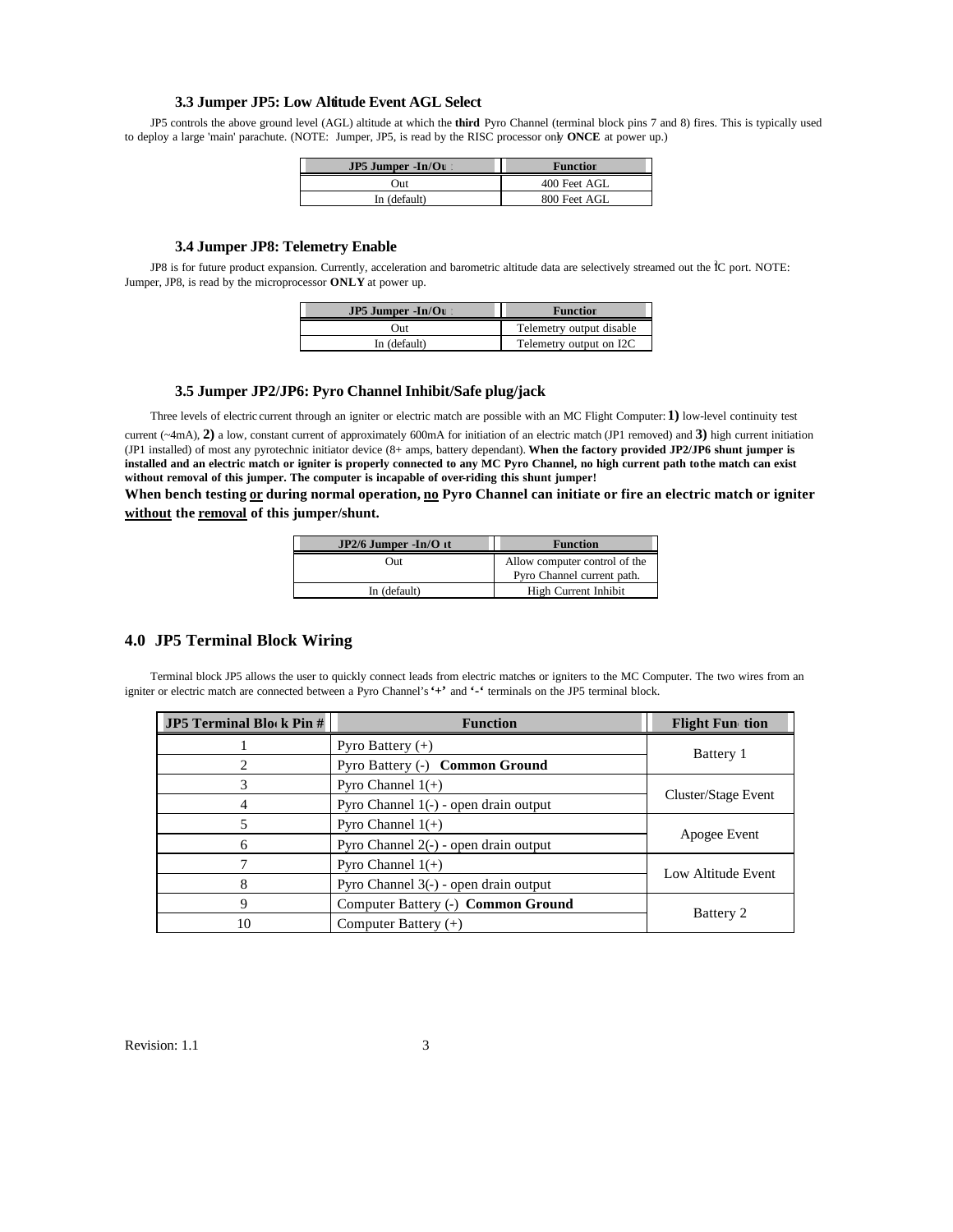# **5.0 Pyro Channels and Wiring**

**NOTE: The low current or constant current mode of MC's Pyro Channels is intended for use with DaveyFire N28B or Oxral electric matches. Use of ANY other electric match device will most likely not work. When in doubt, bench test using the G-Wiz FlightView software!!**

When using the low current Pyro Channel mode with a single battery, you must install a jumper wire on the terminal block from pin 1 (Pyro Battery (+)) to pin 10 (Computer Battery (+)). In this mode, a constant current of approximately 600mA will be supplied to any given Pyro Channel under computer control.

When using the **high** current configuration (JP1 installed), you **must** use two separate batteries. One battery is connected to the terminal block pins 1 and 2 (Pyro battery power). The second battery is connected to terminal block pins 9 and 10 (computer battery power). **When using the high current mode, be certain there is no jumper between terminal block pins 1 and 10!** This prevents power to the computer from being contaminated by glitches caused by Pyro Channel initiation. All of the Pyro Channel outputs are open drain outputs.

Terminal block pins 3, 5, and 7 are common. They are provided to ease the wiring of Pyro charges to the Flight Computer. The "" (minus) side of each Pyro Channel is connected to the drain of a high current, n-channel, power MOSFET. The MC's Pyro Channels are **VERY** stout and are capable of collapsing the terminal voltage of a 9VDC battery close to **0 volts!**

The 'switch' element on each of the three Pyro Channels is a high current, N-channel power MOSFET, wired in the open drain configuration. Users with high current Pyro Channel requirements should consult Motorola's datasheet for the MTD3055VL and MTD20P03 devices. These are the devices used to control events or devices connected to MC's Pyro Channels. Contact GWiz Partners if you have higher current needs.

| <b>Pyro Channel #</b> | <b>Fires on Flight Event</b>               |
|-----------------------|--------------------------------------------|
|                       | Cluster or Staging (Air-start)             |
|                       | Apogee (minimum vertical velocity)         |
|                       | Low Altitude $(400'$ or 800' feet) or post |
|                       | apogee timer (time value programmed by     |
|                       | the user with FlightView Software)         |



### **6.0 Pyro Battery and Computer Battery**

MC may be operated with one or two batteries. When MC is 'along for the ride' (e.g. motor ejection) and logging the altitude and flight profile only, or MC is to initiate only low current electric matches (e.g. DaveyFire N28B or Oxral), a single 9 VDC battery may be connected to terminal block pins 9 and 10. In this mode, you must connect a jumper wire from terminal block pin 10 to pin 1. The RISC processor must see valid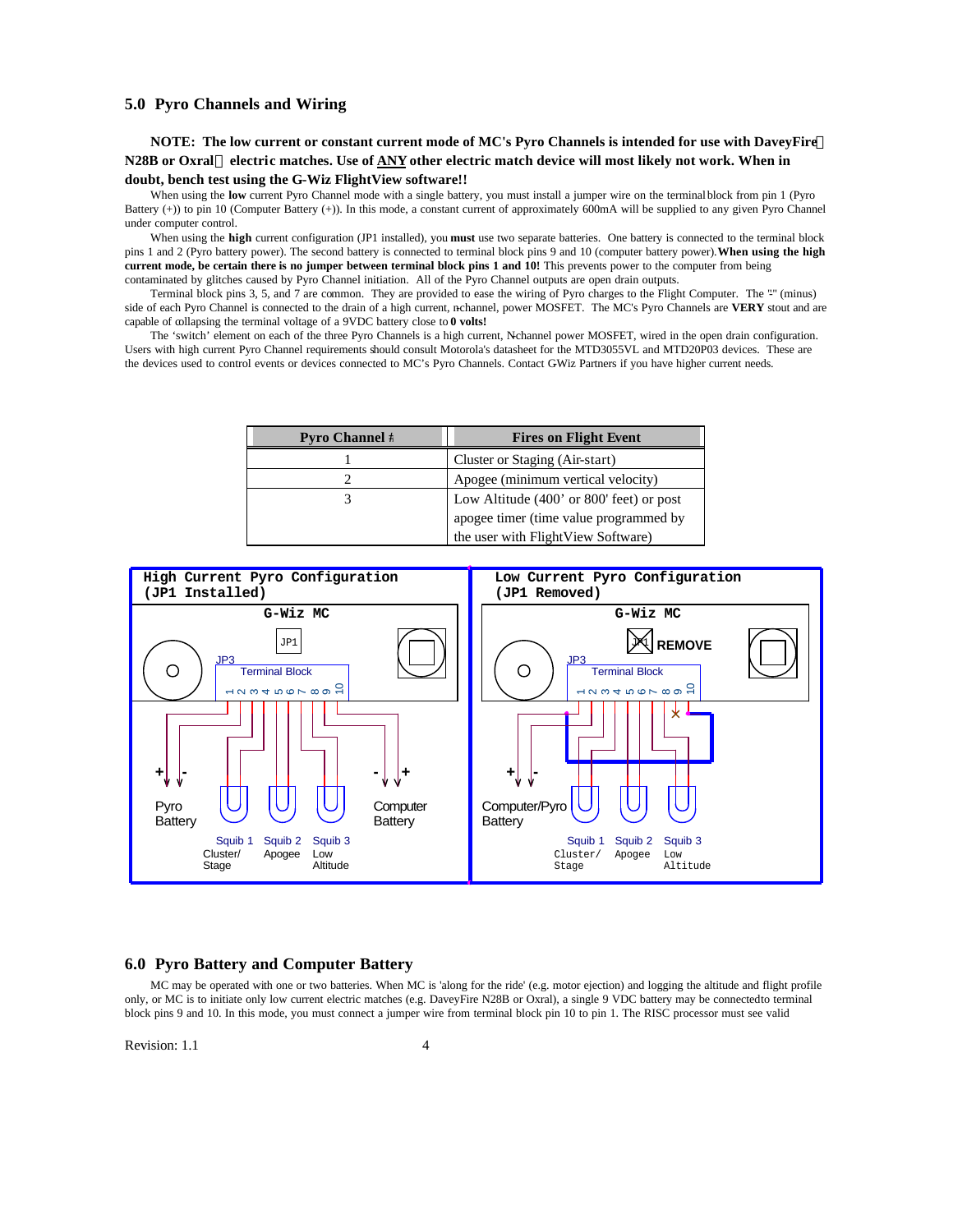computer and pyro power in order for the power-up check to complete properly.

When using multiple electric matches on any given channel or high current electric matches on ANY channel you MUST use the dual battery configuration. In the dual-battery configuration, a 9 VDC battery is connected to power the computer and sensor on terminal block pins 9 and 10. A second battery, 9 to 15 VDC is connected to terminal block pins 1 and 2. This battery provides all of the necessary current to initiate the attached pyrotechnic devices.

On the G-Wiz MC, both CPU Battery and Pyro Battery are monitored for voltage level. The computer recognizes 2 levels of low-battery voltage. At the first level, the status tone will change to a two-note warble. This warns that the battery is getting low, and should be changed soon. If you hear this on the pad, or after prepping – don't worry, you have at least one flight worth of power left (1-2 hours). The second level of lowbattery will cause the computer to repeat a two-tone fast. This is telling you to change the battery **now**. At this level, the computer will not perform correctly until the battery is changed. No distinction is made between pyro and CPU battery, so you will have to determine this yourself by changing one battery, or the other, and seeing if this makes the warble go away.

The first low battery point occurs at approximately 7 VDC, and the very low battery warning happens at approximately 6.5 VDC. On the pyro battery, this assumes a 9 VDC battery. If a larger battery is connected, the battery warning may happen at a larger actual voltage, but the same percentage of starting voltage. This is still very likely the extreme low end of usability for the battery.

### **7.0 Status LED, Beeper, and Arm LED**

The Status LED has four functions: **1**) Power-on and self-test results, **2**) pyro and computer battery status, **3**) Pyro Channel continuity status, and **4**) Peak barometric altitude flash-out.

#### **7.1 Power-up and Battery Status**

Upon application of battery power to the computer power pins of terminal block, the computer will emit a single long tone while it initializes and tests its sensors for rational input levels. If it doesn't see proper values from it's sensors, the computer assumes there is a problem, and will start emitting a fast two-note warble to indicate this failure. This is similar to the very low battery warble, except the Pyro port continuity will not be tested and beeped out between warbles. This warble is continuous.

When initialization is complete, and if the computer passes the selftest, it will enter its 'ready' cycle. During this cycle, battery voltage is sampled, and if OK, and single long beep and Status LED flash is emitted. If a low battery condition is detected, a warble is emitted as described above. After the battery is tested, each Pyro port is tested for continuity as described below.

#### **7.2 Continuity Status**

The MC defines "good continuity" as a resistance value of less than thirty ohms (30Ω). If continuity tests 'good', a single flash of the Status LED and a beep is emitted. If continuity is 'bad' a double beep/flash is emitted. The ports are tested sequentially starting fom Pyro Channel 1 (cluster/stage) and ending with Pyro Channel 3 (low altitude event). The continuity state of each Pyro Channel is continuously beeped and flashed out. Example: MC is connected to a fresh 9 VDC battery and has a single electric match connected to the apogee event (Pyro Channel 2). You would hear/see the following repeating set of beeps or flashes: <**long pause**>, one short beep (battery OK), <**short pause**>, two beeps (cluster/stage event or Pyro Channel 1 open), <**short pause**>, one beeps (apogee even or Pyro Channel 2 OK), <**short pause**>, two beeps (low altitude event or Pyro Channel 3 open), <**repeat pattern**>. Since this is what you'd expect - launch it!

#### **7.3 Altitude Readout**

Upon launch detect, the Status LED remains extinguished during flight until approximately 5 seconds after landing. MC will commence altitude readout, on the Status LED and beeper, after detecting landing. Digits are flashed out, in order, from most significant to least significant digit. The number of flashes/beeps represents the digit (e.g. the number '7' is represented by 7 flashes of the Status LED). A zero is one long 'on' or 'beep' period. There is a 2-second delay with the Status LED extinguished before the sequence repeats.

#### **7.4 Arm LED**

In normal operation of the MC, the rocketeer should **NEVER** see the Arm LED illuminate, **unless** bench testing is in progress with an attached host computer. MC's pyro circuitry is specially designed for safety. No single failure on the MC can result in a pyro channel being inadvertently fired. The pyro channels are NOT armed until a launch has been detected and a specific flight event has occurred. When bench testing MC with an attached host computer (typically PC or Mac), the red Armed LED will illuminate for ~1 second after the rocketeer commands a pyro channel to be fired from our FlightView software. **NOTE: If the Pyro Channel Inhibit/Safe Plug is installed in the mating J2/J6 jack on MC, electric matches or squibs connected to the pyro channels can NOT be initiated or fired, regardless of the state of the Armed LED.**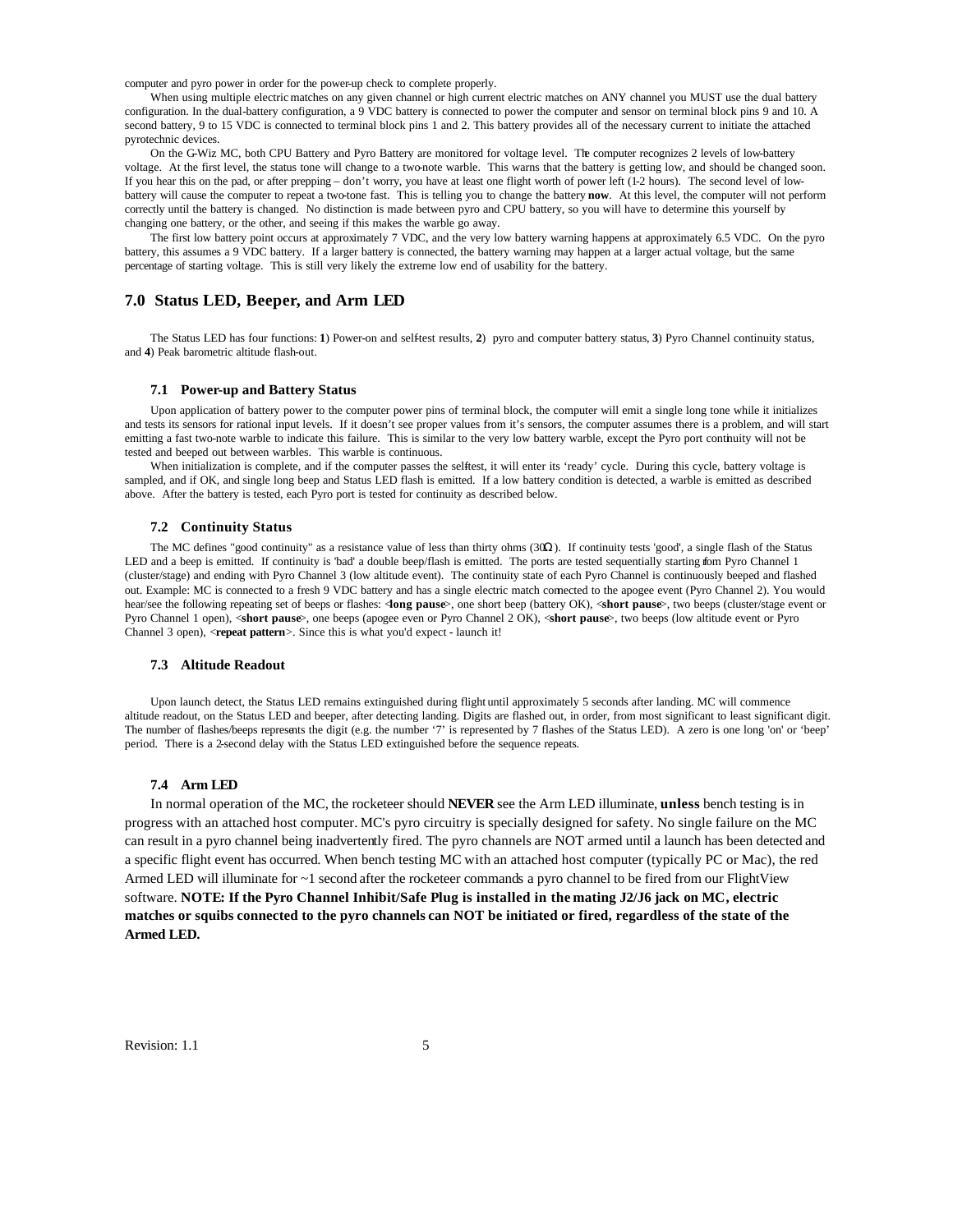### **8.0 RS232 Host Computer Interface**

The MC Flight Computer is provided with a ribbon cable terminated with a 10-pin header and 9-pin male subminiature D connector. The ribbon cable 10-pin header mates with the MC Flight Computer 10-pin male header. **Be certain to align the red stripe on the ribbon cable with the "PIN 1" marking on the MC Flight Computer printed circuit board.**

#### **8.1 PC Interface**

To connect the MC Flight Computer to your **PC** computer, you'll need the following:

- 1) A free RS232 serial port on your computer and,
- 2) A 9-pin female subminiature D connector to 9-pin female subminiature D connector cable wired in the **null modem** configuration. The **null modem** cable is also known as a "crossover cable". These cables are readily available at most computer stores.

### **8.2 iMac Interface**

To connect the MC Flight Computer to your **iMac or other Power Mac** computer, you'll need the following:

- 1) Keyspan USB to RS232 serial converter (Keyspan USB PDA Adapter). Other units may work but have not been tested. The driver software must be installed and working. You must make note of what the new serial port is named. The new port does NOT need to emulate a MAC 'modem' or 'printer' port, though doing so is OK.
- 2) A 9-pin female subminiature D connector to 9-pin female subminiature D connector cable wired in the **null modem** configuration. The **null modem** cable is also known as a "crossover cable". These cables are readily available at most computer stores.

#### **9.0 G-Wiz MC Mechanical Data**

Your MC Flight Computer is designed to be mounted with #4 hardware. There are two mounting holes provided. When mounting MC in your rocket, be certain to orient the beeper/serial port side of G-Wiz toward the **aft** or motor side of the rocket. MC will **not** operate unless oriented in the correct direction (see figure below).

**When installing G-Wiz MC into a rocket, it must be protected from the ejection gases produced by the Pyro charges. The gases are corrosive, will damage the Flight Computer, and void your warranty.** Install the Flight Computer in a separate compartment that is gas tight from the ejection gases. The drawing below shows the key mechanical dimension and mounting orientation. All dimensions listed are in inches.

#### **9.1 Installation**

Several different mounting techniques may be used to mount your MC in the airframe of your rocket. For high performance, minimum diameter birds, such as the Shadow Composites Raven, direct mounting to the airframe is recommended. For other avionics bays, you may want to mount your MC to a removable 0.093" or 0.125" G10 plate. You'll also need to drill a vent hole to vent the avionics chamber to the atmosphere. This is typically done with a 1/8" to 3/16" diameter hole. For maximum accuracy, the hole should be at least 1 body caliber behind the nosecone. Venthole placement with an MC Flight Computer is much less critical than with other non-accelerometer-based altimeters. Batteries should be securely held in place with non-skid foam and nylon tie wraps or battery holders with nylon tie wraps and/or electrical tape.

Rockets and avionics are inherently complex. It's important to understand **\*\*\*ALL\*\*\*** of the system details when integrating electronics with a rocket (e.g. proper electric matches to use, electric match peak and average current draw, all-fire and no-fire ratings of electric match, battery current capacity, peak available battery current, etc.)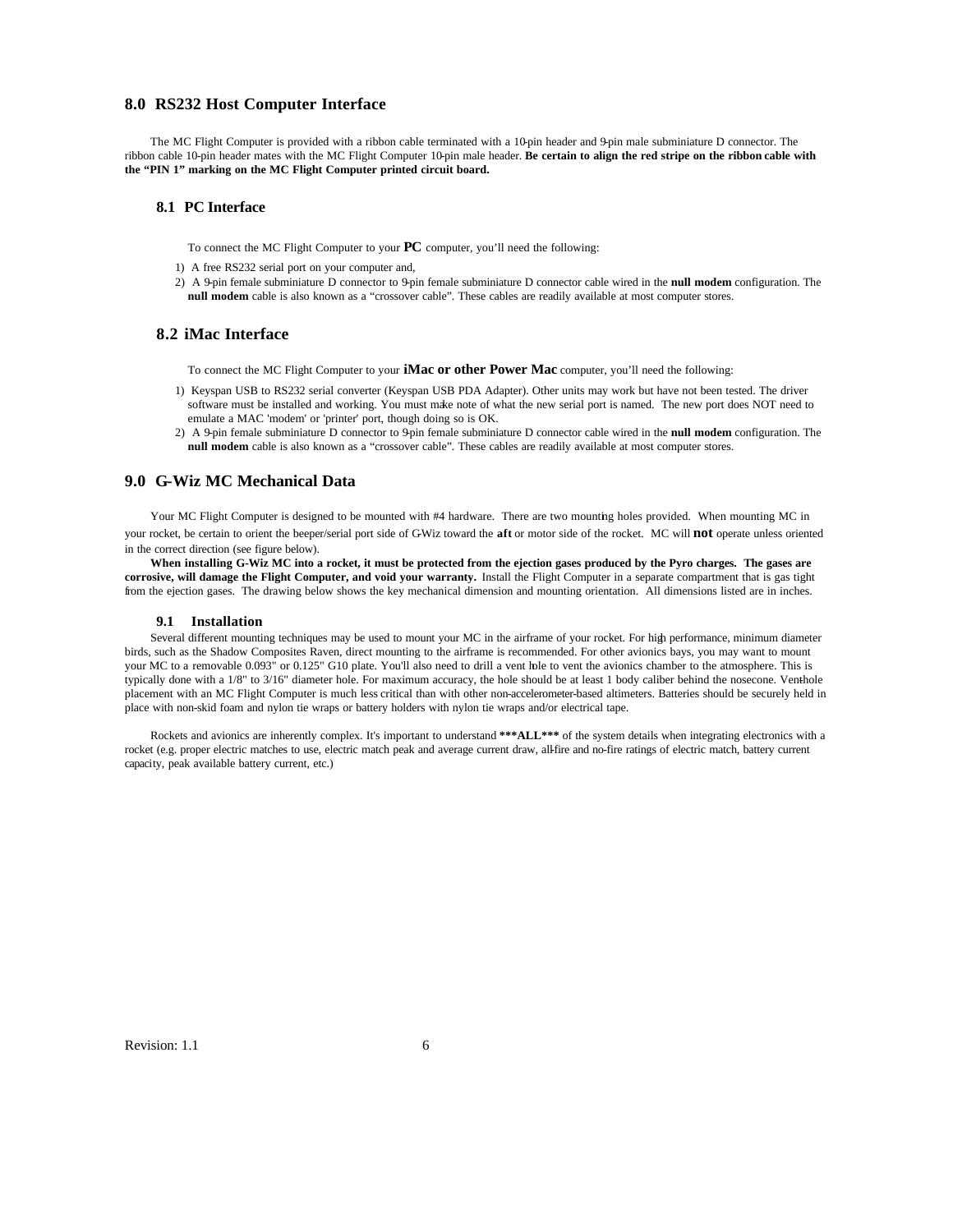